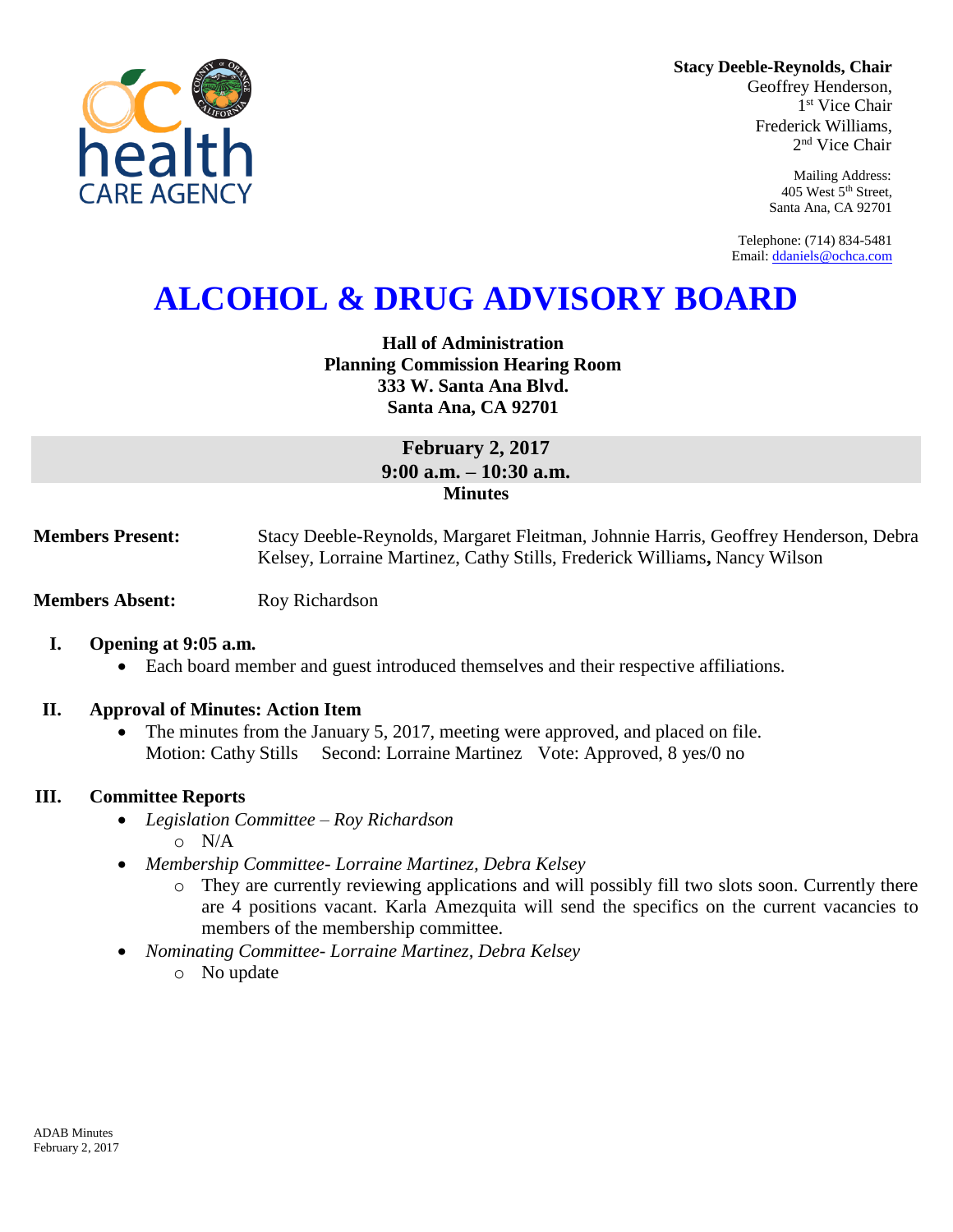- *Mental Health Board Liaison- Cathy Stills*
	- o Telecare opened a Crisis Residential in Mission Viejo and they are looking to expand the Crisis Stabilization Units (CSU). There are several Request for Proposals (RFP) being released, to include some such as transportation and Outreach and Engagement. OCLinks has been working with Orange County Jails so that inmates can get linked to services prior to being released from custody. Cathy also talked on three Initiatives, Stepping Up, No Place like Home, and Proposition 47.
- *Provider Meeting- Cathy Stills and Lorraine Martinez*
	- o The Medi-Cal Plan has been approved and is looking to move applications forward. They are encouraging providers to apply.
- *Criminal Justice Treatment Committee – Geoff Henderson*
	- o Proposition 47: There is a group that is working on submitting an RFP to the State to receive the award, they are trying to illicit input from the community. In doing so, they have set up several efforts such as an email address, for the public to submit their comments.
- Community Forum Planning Committee
	- o The planning Committee has been meeting regularly and is planning a community event in April to develop a recommended strategy for HCA on addressing the opioid issue facing Orange County. They have been reaching out to the community in various ways to seek community input.
	- o Stacy provided the Committee two dates, and the committee decided April 25, 2017, in the afternoon/ evening would be the most ideal for all members.
- Community Collaborative Committee:
	- o *Orange County RX & OTC Coalition: Margaret Fleitman*
		- No Update
	- o *Orange County Substance Abuse Prevention Network (OCSAPN): Stacy Deeble-Reynolds*
		- Stacy made mention that the attendance to their meetings has doubled and continues to seek participation from anyone interested in the community.
	- o *Mental Health Services ACT (MHSA) Steering Committee: Cathy Stills, Geoff Henderson* • No update.
	- o *Orange County Tobacco Education Coalition (OCTEC): Stacy Deeble-Reynolds* No update.
	-

# **IV. Old Business- N/A**

# **V. New Business-**

- Geoff Henderson- Opioids Strategic Plan
	- o Geoff provided an overview of what the Community Forum Planning Ad Hoc Committee envision for their April 25<sup>th</sup> Community Event, in developing the Opioids Strategic Plan. This overview included information on two separate events, one targeting the community at a later time in the day and another event in the afternoon targeting working professionals in the field.

# **VI. BHS Update:**

*Mitch Cherness-* The human immunodeficiency virus (HIV) residential treatment Request for Proposal (RFP) Panel has began to meet. Additional RFPs that have closed and moving forward are Recovery Maintenance Services, Cal Works, Short Term Housing, and Residential Care Enhanced Care. RFPs that are still open but will be closing soon; Co-Occurring Residential Treatment, Bridge Housing. There have been several contract renewals; Methadone Clinic and other Outpatient Services. Internally we have